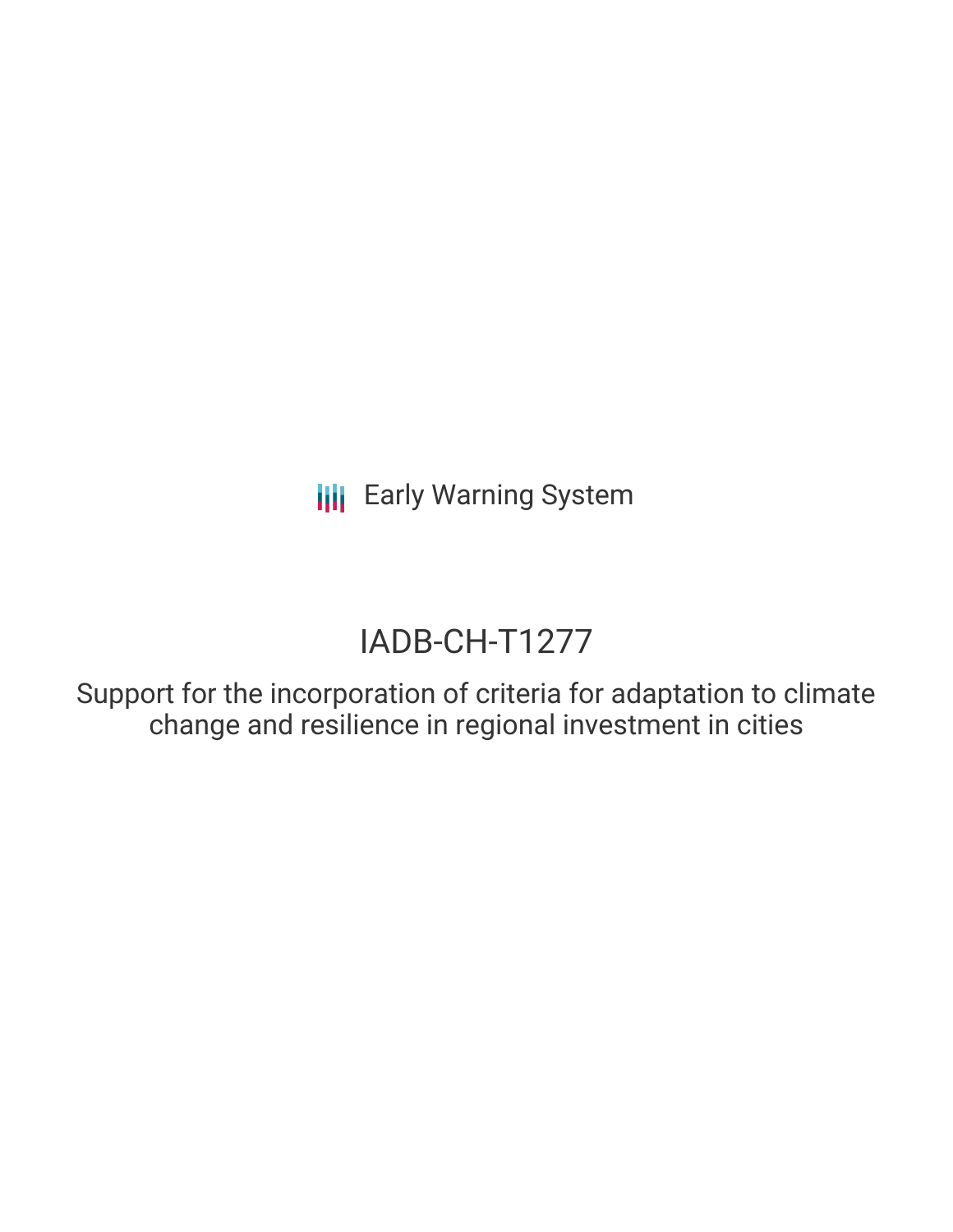

## Early Warning System

Support for the incorporation of criteria for adaptation to climate change and resilience in regional invoctmont in citios

### **Quick Facts**

| <b>Countries</b>               | Chile                                                        |
|--------------------------------|--------------------------------------------------------------|
| <b>Financial Institutions</b>  | Inter-American Development Bank (IADB)                       |
| <b>Status</b>                  | Approved                                                     |
| <b>Bank Risk Rating</b>        | U                                                            |
| <b>Borrower</b>                | Government of Chile                                          |
| <b>Sectors</b>                 | Climate and Environment, Construction, Technical Cooperation |
| Investment Type(s)             | <b>Advisory Services</b>                                     |
| <b>Investment Amount (USD)</b> | \$ 0.25 million                                              |
| <b>Grant Amount (USD)</b>      | $$0.25$ million                                              |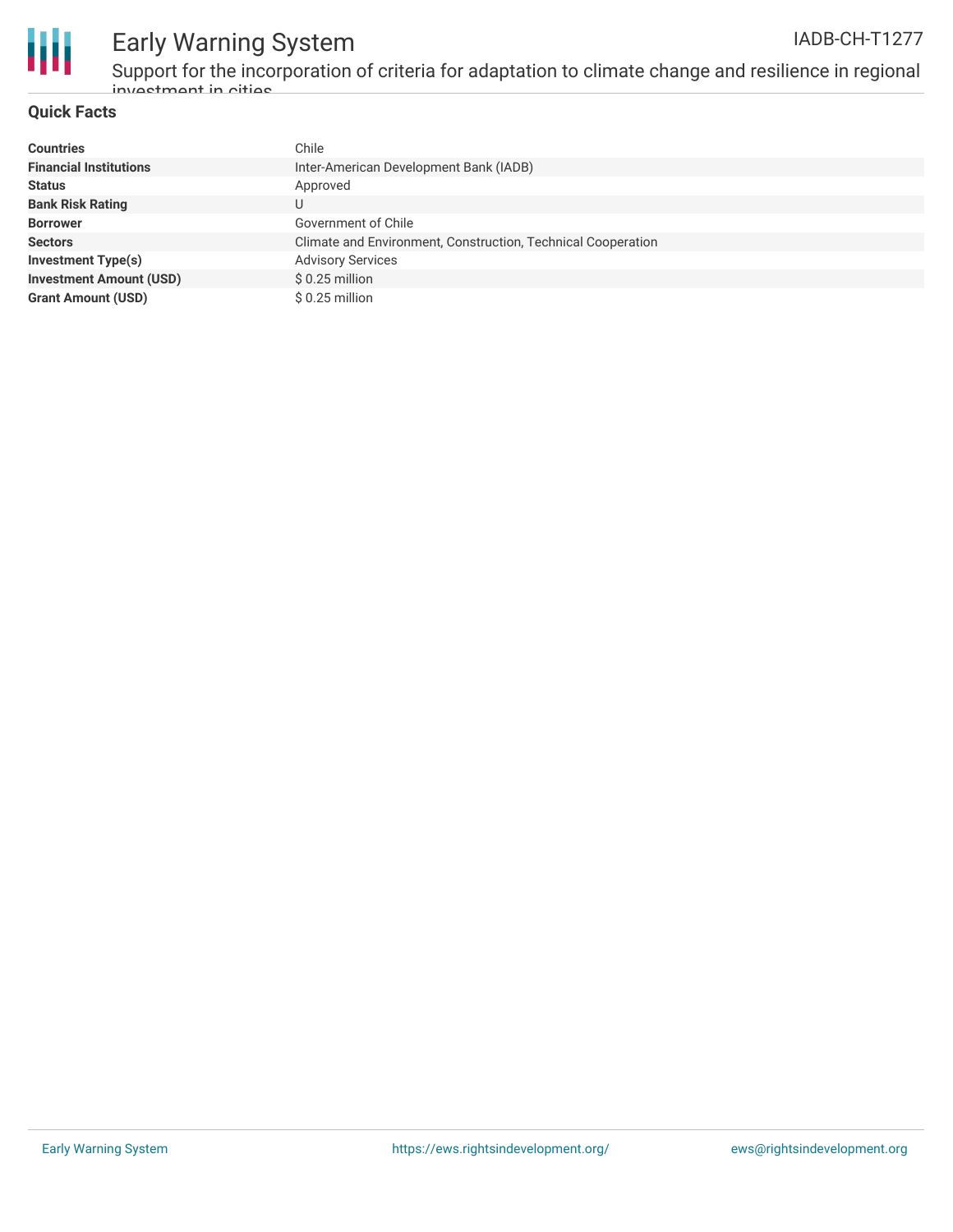



### Early Warning System

Support for the incorporation of criteria for adaptation to climate change and resilience in regional investment in cities

### **Project Description**

The objective of this Technical Cooperation (TC) is to generate capacities to improve the alignment of the subnational urban investment cycle with Chile's Long Term Climate Strategy (LTCS), strengthening the resilience of Chile's cities and reducing their greenhouse gas (GHG) emissions.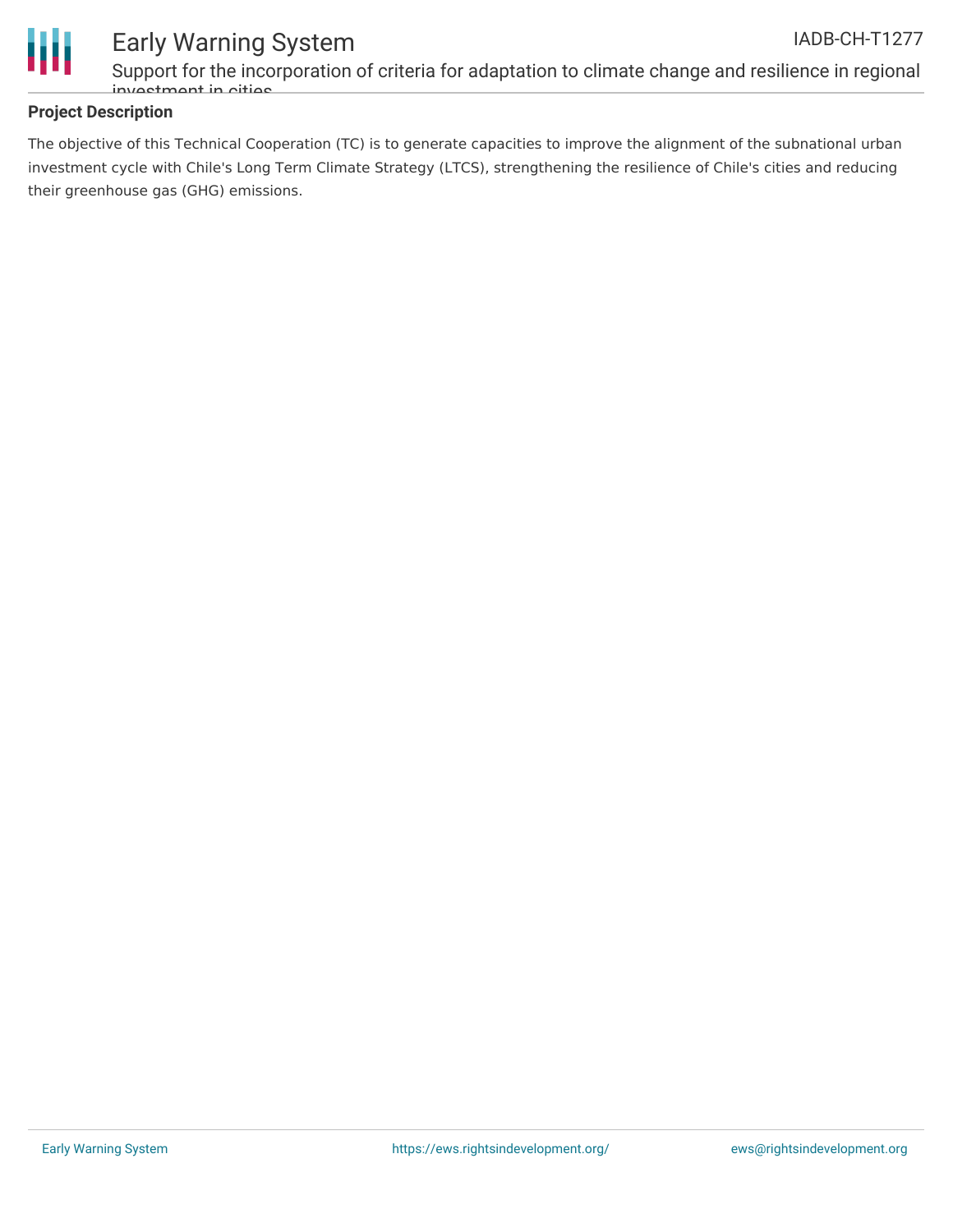

### Early Warning System

Support for the incorporation of criteria for adaptation to climate change and resilience in regional invoctmont in citios

#### **Investment Description**

• Inter-American Development Bank (IADB)